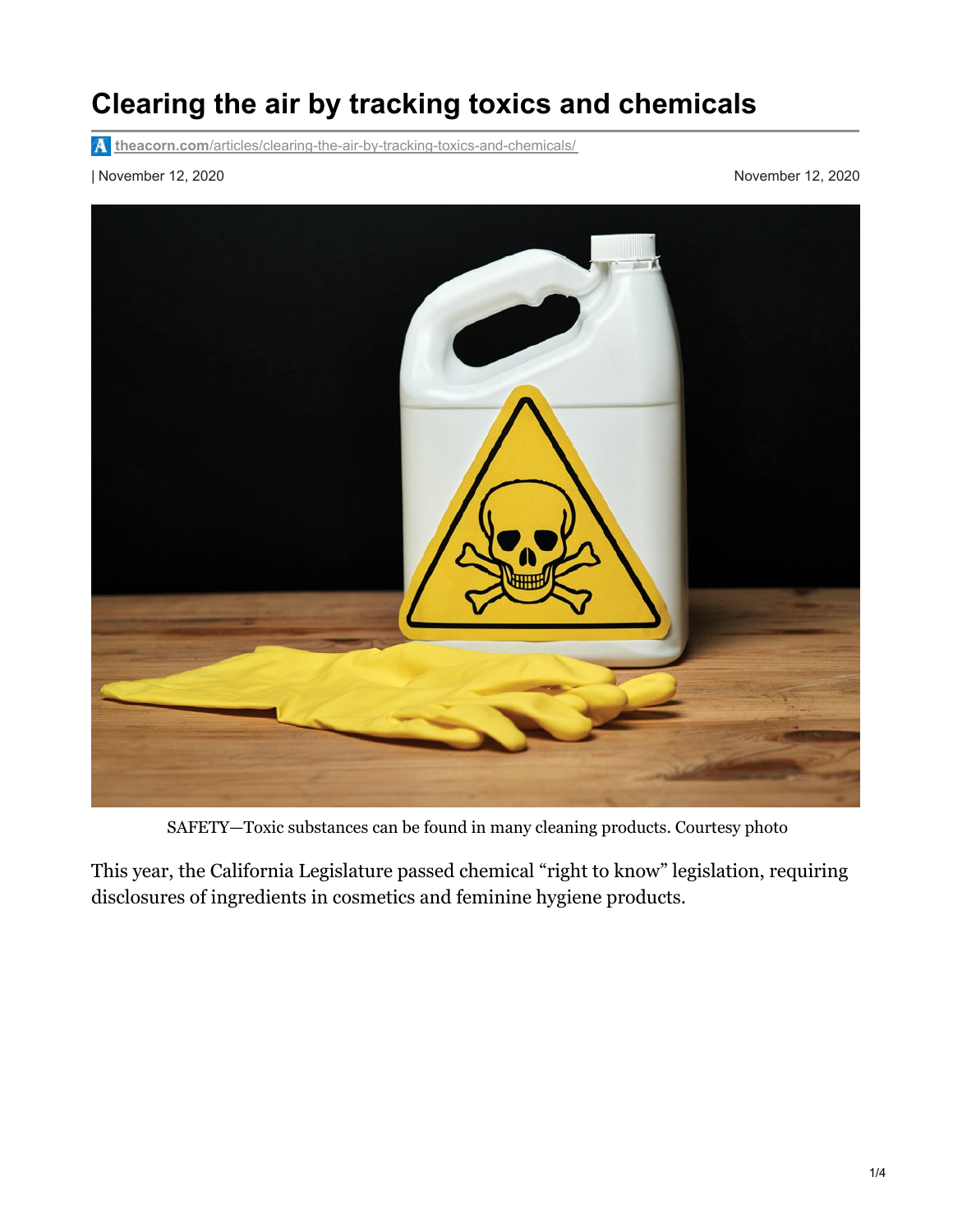Previously, some ingredients could be listed as "fragrance" or could bypass disclosure requirements through trade secret protections.

Dr. Joanne Brasch, project manager of the nonprofit California Product Stewardship Council, a leading advocate of the legislation, said, "Maybe now we will know which ones (manufacturers) are adding lead, asbestos or chemicals linked to negative health impacts."

The council has also brought attention to the use of polyfluoroalkyl substances, known as PFAS, in rugs and carpets.



**Memory Care** 

Regulations on PFAS will take effect next spring, and even before the deadline American manufacturers are reportedly phasing out PFAS, using changes in fiber design, instead of the application of a chemical, to help carpets and rugs resist dirt, staining and premature aging.

Key to the process of identifying potentially problematic chemicals is the Green Ribbon Science Panel, which advises and acts as a resource to the California Department of Toxic Substances Control and the California Environmental Policy Council.

The next meeting, after nearly a year hiatus, will discuss 1,4-Dioxane in cleaning and personal care products. The chemical is a contaminant, created unintentionally during in the manufacture of surfactants, which are compounds affecting the solubility of products in water.

It is a suspected carcinogen, so the department will ask manufacturers to come up with ways to minimize it, said Karl Palmer, acting deputy director of the Safer Consumer Products branch of the Department of Toxic Substances Control.

Palmer credits 2008 "green chemistry" laws in California for initiating a public process to identify priority products for study and prodding those selling the products to conduct an analysis of alternatives. This process shifted the burden of investigation from government to private parties, academia and nonprofit organizations.

"The truth is, what we used to do was like playing a giant, highstakes game of chemical 'whack a mole,'" Palmer said. "When something came up as potentially dangerous, we were reacting and studying that one, then you see laws and regulations to protect people, but there is a safety gap," he said.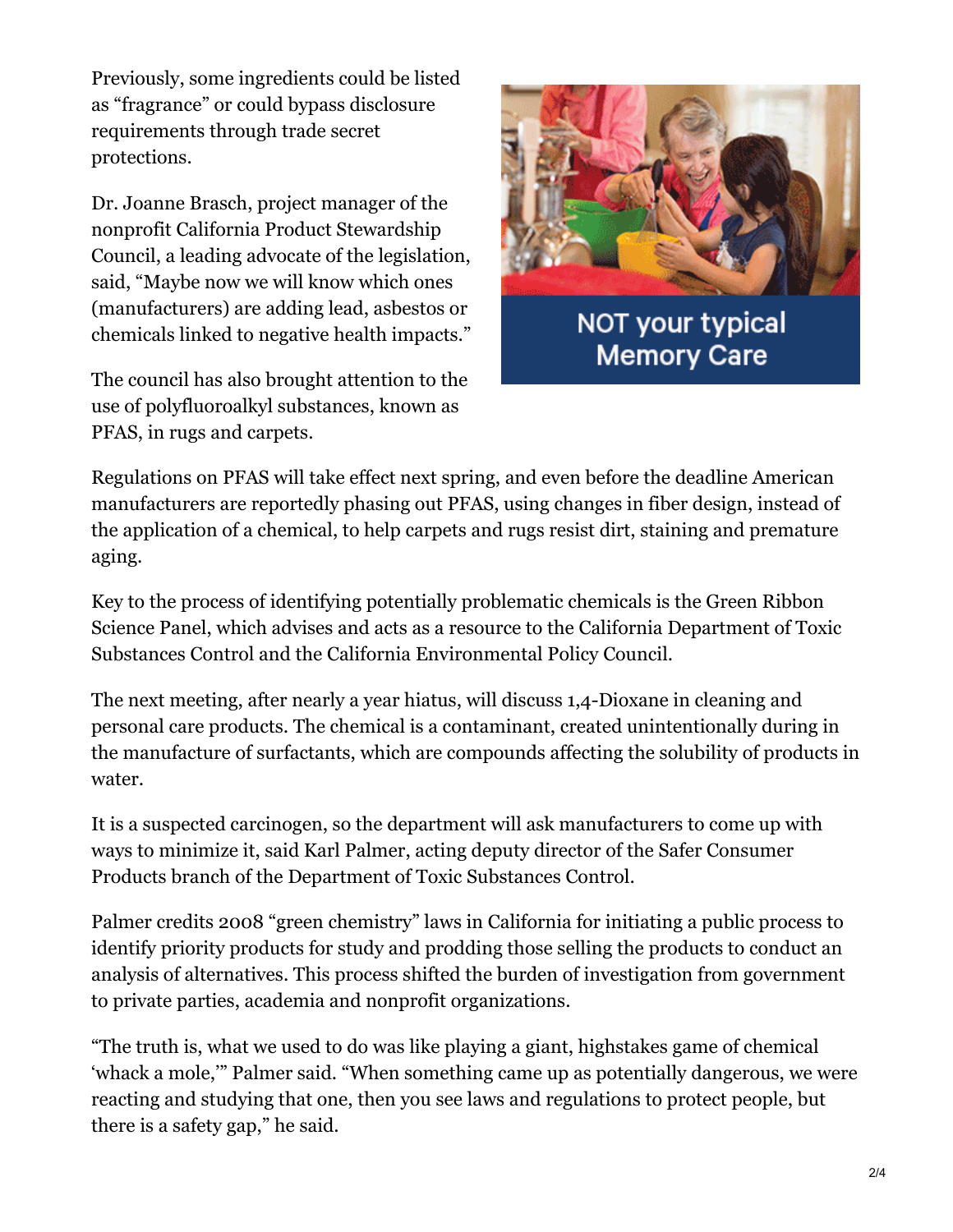A 2006 study by scientists at UC Berkeley revealed the size of the gap; "of the 85,000 chemicals in commerce in the United States, most have not been studied by regulators for human and environmental effects," Palmer said of the study's conclusion.

The lack of knowledge led to a related problem. Sometimes, when one toxic substance was banned, another one, even worse, was used in its place. This was called "The problem of the regrettable substitute," Palmer said.

For example, according to the Sept. 13, 2018, edition of Science magazine, a publication of the nonprofit American Association for the Advancement of Science, manufacturers of the soft plastic spouts in some drinking water bottles phased out bisphenol A (BPA), but switched to bisphenol S (BPS) and diphenyl sulfone.

Consequently, some products marketed as "BPA-free" contained substitutes that "may cause the same ill effects in mice, particularly in reproductive cells."

With BPA in water bottles, toys, canned food linings and even cash register receipts, "a 2003-04 study by the U.S. Centers for Disease Control and Prevention found that 93% of Americans have at least trace levels of BPA in their blood."

Although studies by the U.S. Food and Drug Administration have not concluded BPA is definitely dangerous to human health at normal exposure levels, use of BPA "remains controversial," according to the article.

Some disclosures and safe alternative programs are self-administered by consumer product manufacturers. For example, when buying nail polish, look for the "5 free" label, signifying the product does not contain any of five hazardous chemicals found mostly in imported nail polishes.

Advocacy groups also investigate and certify products. For example, the Skin Deep database of the Environmental Working Group sets up a system for scoring products. Go to [ewg.org/skindeep.](http://ewg.org/skindeep.)

Sign up for the DTSC e-blasts to keep track of the latest chemical concerns and responses at [dtsc.ca.gov/dtsc-e-lists.](http://dtsc.ca.gov/dtsc-e-lists.)

Another tool is the EPA's "safer choice" label program. The website has over 2,000 products for cleaning, car care and other uses with a label signifying ingredients "safer for human health and the environment."

## Visit [epa.gov/saferchoice.](http://epa.gov/saferchoice.)

Goldstein is an environmental resource analyst with the Ventura County Public Works Agency. Call (805) 658-4312 or email [david.goldstein@ventura.org](mailto:david.goldstein@ventura.org).